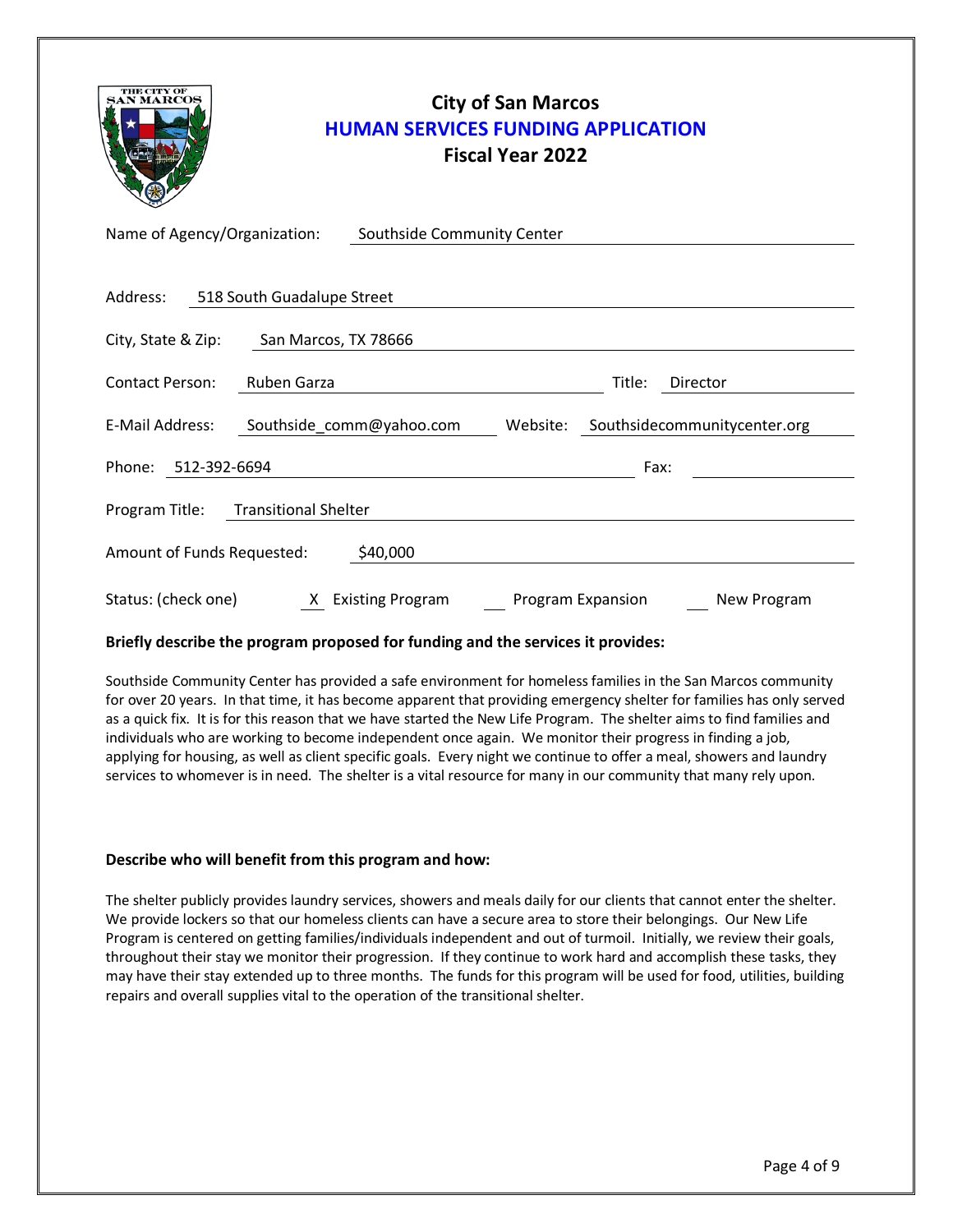## **If requested funds are to be used as matching funds, identify source and amount of primary grants:**

| Source:                                                                                                                                       | Amount:                                                                                                                                                                                                                                                                                          |
|-----------------------------------------------------------------------------------------------------------------------------------------------|--------------------------------------------------------------------------------------------------------------------------------------------------------------------------------------------------------------------------------------------------------------------------------------------------|
| Source:                                                                                                                                       | Amount:                                                                                                                                                                                                                                                                                          |
| <b>Client Information Specific to This Program:</b><br>1) Describe the direct clients for this program.                                       | Clients who stay in the shelter, receive a meal, take a shower or use our laundry services.                                                                                                                                                                                                      |
|                                                                                                                                               | 2) How is the program marketed to direct clients? How do you find these clients?<br>We are well known throughout the community and often individuals seek this type of assistance out. We also<br>utilize collaboration/referrals from the City of San Marcos, Hays County and other nonprofits. |
| 3) Describe the indirect clients for this program, if any.<br>Clients who are indirectly assisted through affiliations with the direct client |                                                                                                                                                                                                                                                                                                  |
|                                                                                                                                               | 4a) Expected total annual unduplicated direct clients for this program: 25,000<br>4b) Expected annual unduplicated direct clients who are City of San Marcos residents: 23,000<br>5) Does program participation depend upon income or any other determination of eligibility?                    |
| No: X<br>Yes:                                                                                                                                 | If yes, please attach a copy of the eligibility guidelines.<br>(If a sliding scale is used attach a copy of the scale used.)                                                                                                                                                                     |
|                                                                                                                                               |                                                                                                                                                                                                                                                                                                  |
| <b>Submitted By:</b>                                                                                                                          |                                                                                                                                                                                                                                                                                                  |
| Signature of Executive Director                                                                                                               | Date                                                                                                                                                                                                                                                                                             |
| <b>Printed Name of Executive Director</b>                                                                                                     |                                                                                                                                                                                                                                                                                                  |

Signature of Board President Date

Printed Name of Board President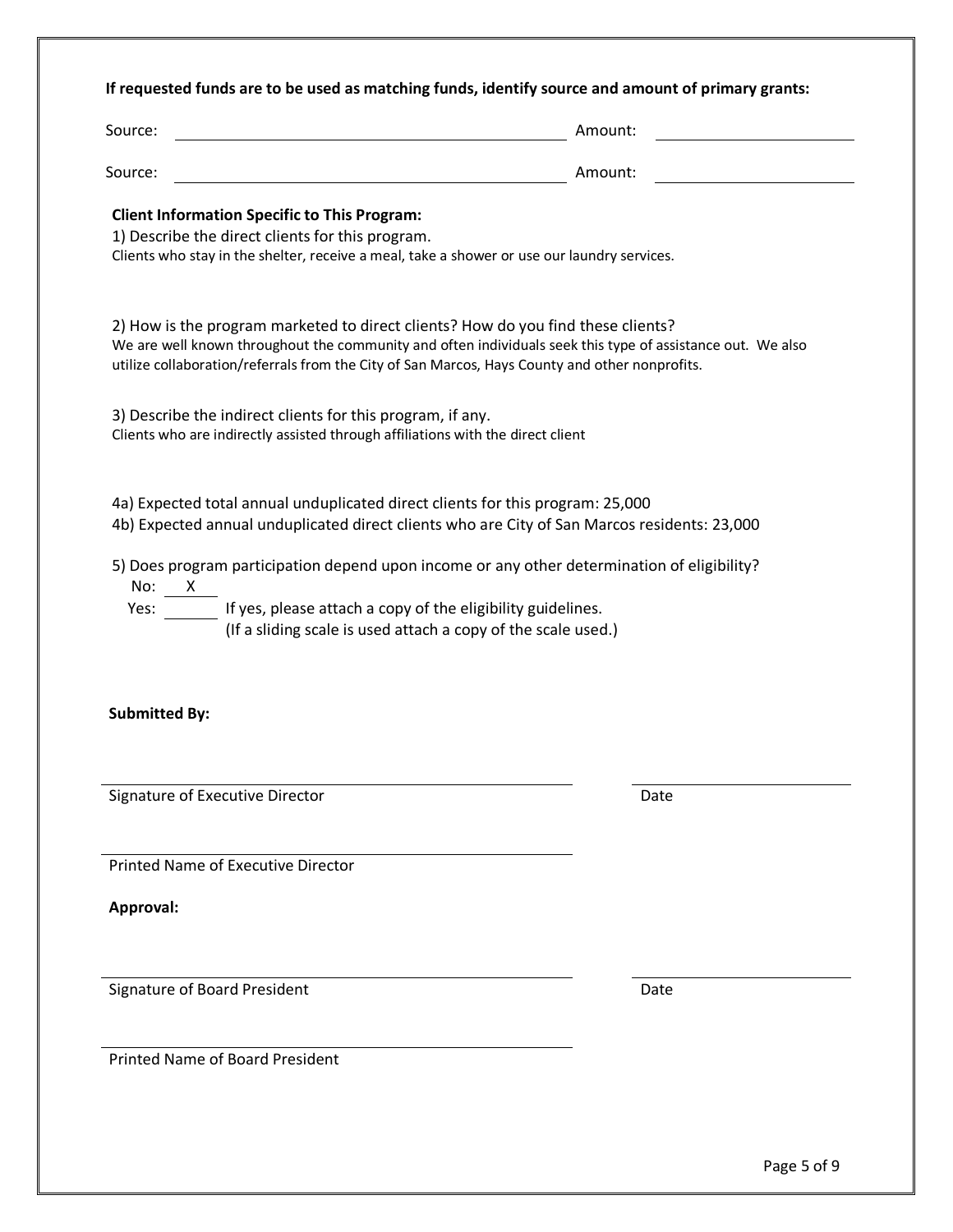

# **HUMAN SERVICES FUNDING QUESTIONNAIRE FY 2022**

## The Board strongly requests that all answers be typed. Responses should not exceed 75 words per question. **PLEASE COMPLETE ALL QUESTIONS.**

# **1. What is the agency's or organization's mission?**

Southside strives to meet the needs of the individuals and families of Hays County by helping find resources for proper medical care, food and shelter. Providing resources and a safe environment for those in crisis empowers families to become more proactive in becoming independent once again. We coordinate services for more effective use of resources and protect the client's self-determination, regardless of age, background, capabilities or beliefs. If we continue to increase awareness and understanding in the community regarding needs of low-income families and individuals, we will have met our goal.

## **2. Regarding the program for which funding is being requested, what evidence suggests this program is needed in San Marcos or nearby?**

Homelessness is and will always be an issue. Southside has been at the forefront of the homeless issue for years now and we are constantly seeing an increase at our meals and transitional shelter applications.

# **3. What specific, measurable outcomes or results do you hope to achieve with this program?**

Our goal is to provide a transitional home for families/individuals to once again become stables. We aim to have all of our clients accomplish their goals. Southside will continue to provide meals, clothing, storage, shower facilities and laundry services for any client in need.

## **4. How will you measure results throughout the year?**

Daily logs are well kept by our shelter manager that accurately portray who is receiving what services and for how long. Our records of clients' information determine where we need to show more emphasis. We combine a system of paper copies filled out by the shelter supervisor and then later input into our electronic system of CharityTracker, which allows the generation of reports and a more clear depiction of numbers.

## **5. Please answer the following questions if funding is requested for staff: N/A**

a. List the title of each position for which funding is requested, how many hours per week will be spent on this program vs other programs, and the activities associated with each position.

b. If staff funding requests can only be partially funded, how will you supplement the funding to cover the remainder needed?

c. Staff pay may only be funded for one year. What will you do to provide for this position next year?